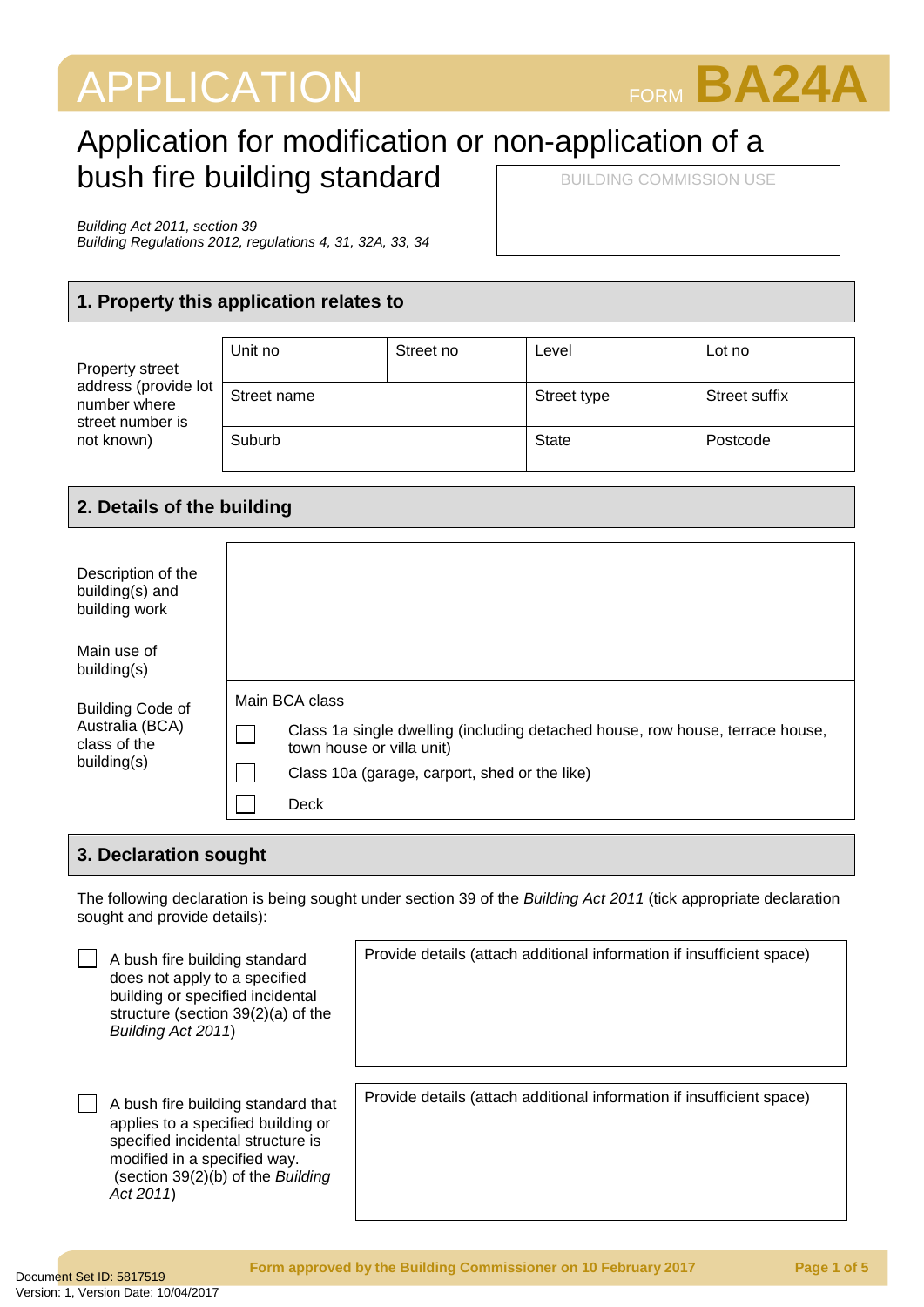## **4. Owner details**

Where there are multiple owners, please attach a list with the names and signatures of each owner.

| Owner's name                                          |             |           |              |             |          |                            |
|-------------------------------------------------------|-------------|-----------|--------------|-------------|----------|----------------------------|
| <b>Postal Address</b>                                 |             |           |              |             |          |                            |
| Street address<br>(provide lot number<br>where street | Unit no     | Street no | Level        |             |          | Lot no                     |
| number is not<br>known)                               | Street name |           |              | Street type |          | Street suffix              |
|                                                       | Suburb      |           | <b>State</b> |             | Postcode | Country (if not Australia) |
| <b>OR</b>                                             |             |           |              |             |          |                            |
| PO Box address                                        | PO Box no   |           |              |             |          |                            |
|                                                       | Suburb      |           | <b>State</b> |             | Postcode | Country (if not Australia) |
|                                                       |             |           |              |             |          |                            |
| Email address                                         |             |           |              |             |          |                            |
| Phone/fax                                             | Phone no    |           |              | Fax         |          |                            |
| Owner's signature*                                    |             |           |              |             |          | Date                       |

\*If you are authorised to sign on behalf of the owner, please provide your written legal authorisation with your application.

## **5. Applicant details**

| Applicant's name<br>(If the applicant is<br>not the owner)                       |             |           |              |             |          |                            |
|----------------------------------------------------------------------------------|-------------|-----------|--------------|-------------|----------|----------------------------|
| <b>Postal Address</b>                                                            |             |           |              |             |          |                            |
| Street address<br>(provide lot number<br>where street<br>number is not<br>known) | Unit no     | Street no |              | Level       |          | Lot no                     |
|                                                                                  | Street name |           |              | Street type |          | Street suffix              |
|                                                                                  | Suburb      |           | <b>State</b> |             | Postcode | Country (if not Australia) |
| <b>OR</b>                                                                        |             |           |              |             |          |                            |
| PO Box address                                                                   | PO Box no   |           |              |             |          |                            |
|                                                                                  | Suburb      |           | <b>State</b> |             | Postcode | Country (if not Australia) |
|                                                                                  |             |           |              |             |          |                            |
| Email address                                                                    |             |           |              |             |          |                            |

Phone/fax

Phone no Fax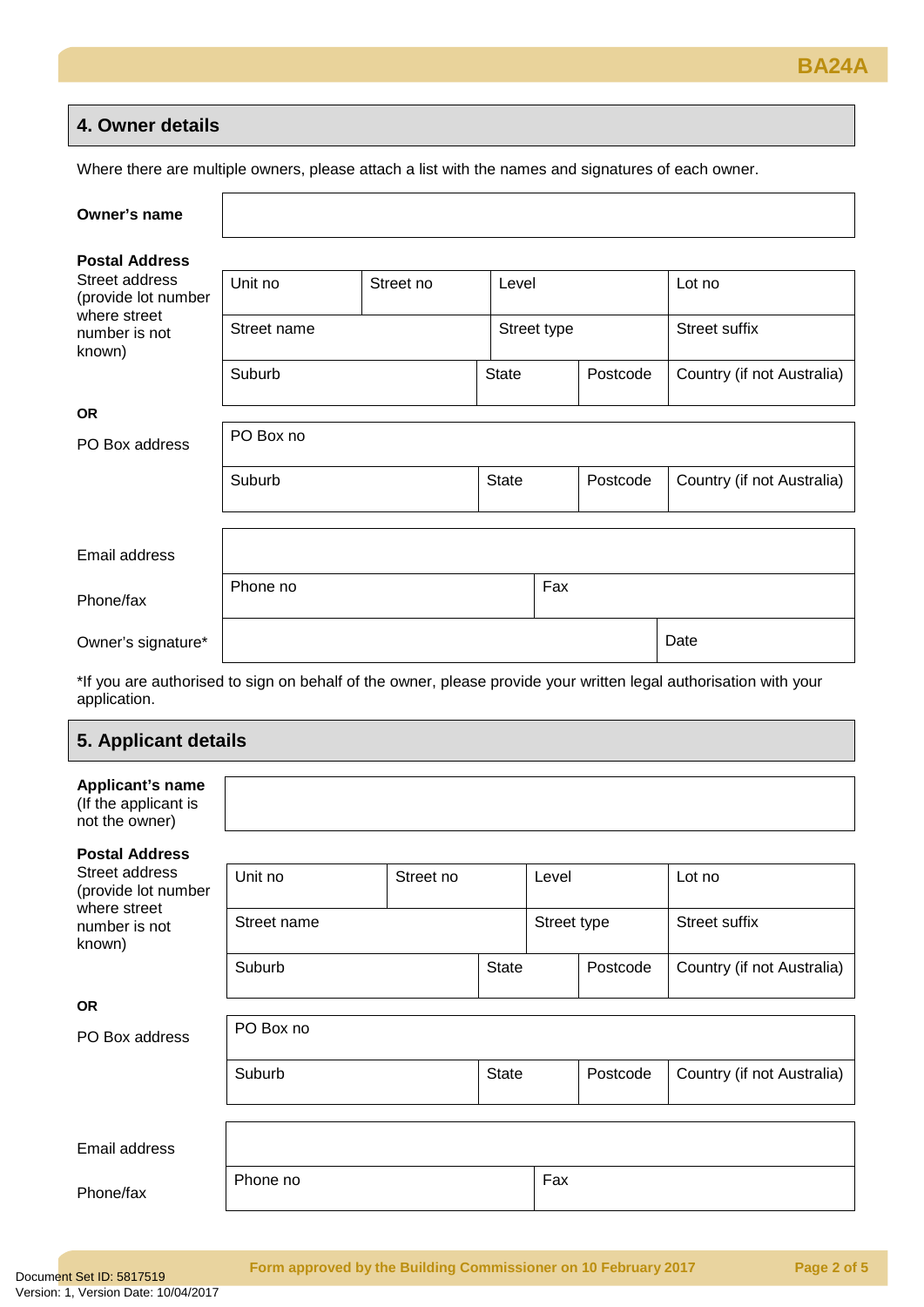## **6. Statement by applicant**

#### I,

Full name of applicant

being the applicant seeking a declaration under section 39 of the Building Act 2011 in relation to the building or incidental structure at:

Property street address (provide lot number where street number is not known)

| Unit no     | Street no | Level        | Lot no               |
|-------------|-----------|--------------|----------------------|
| Street name |           | Street type  | <b>Street suffix</b> |
| Suburb      |           | <b>State</b> | Postcode             |

am of the opinion that making the declaration: (complete either 1. or 2.)

1. is in the public interest for the following reasons:

Provide details (attach additional information if insufficient space)

2. or is consistent with the purpose of a written law or a Commonwealth law. Specify the law and explain the reasons that it is consistent.

Provide details (attach additional information if insufficient space)

Signature of applicant Date Date Date Date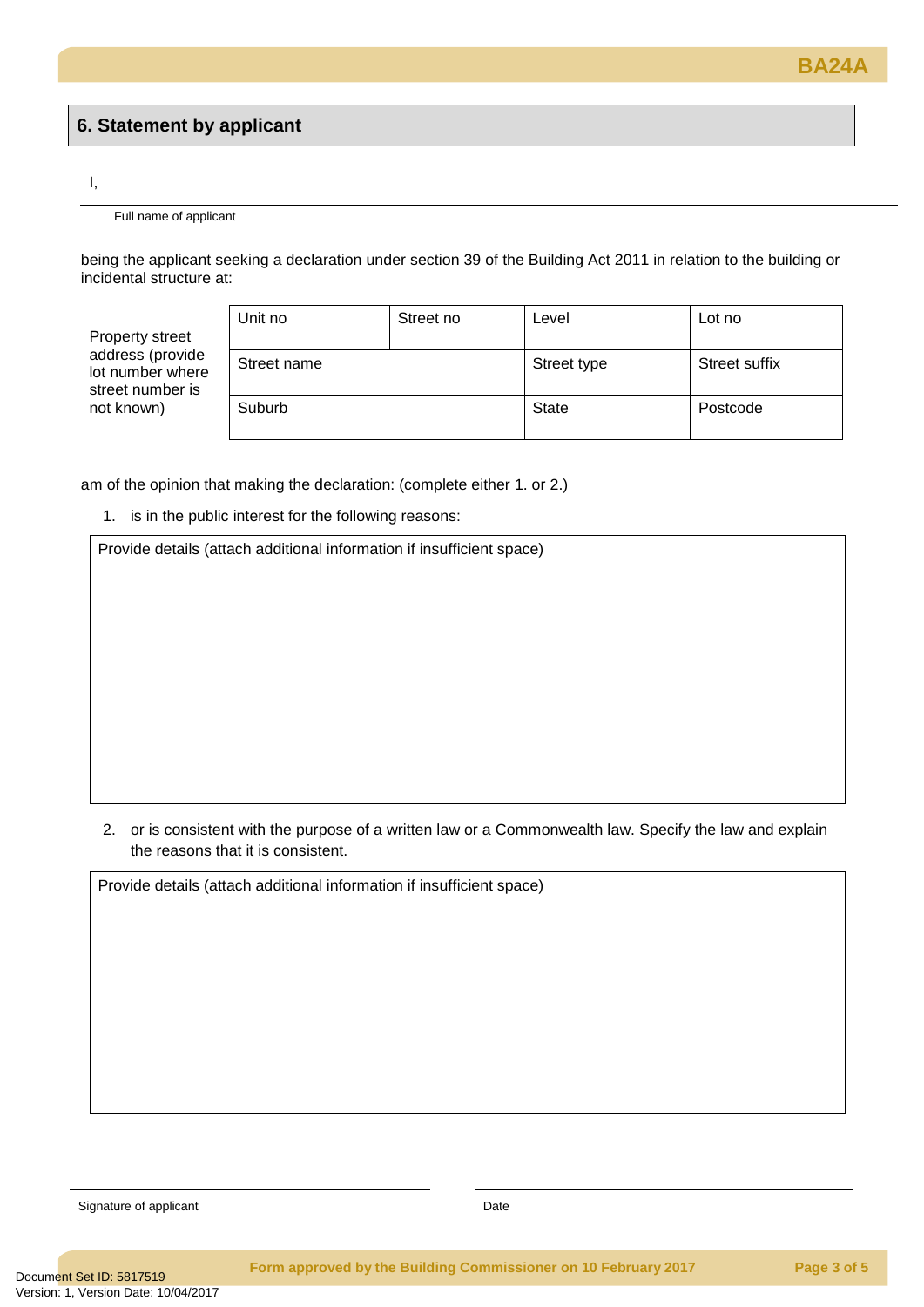## **7. Statement by accredited person**

#### I,

#### Full name of accredited person

confirm that I have assessed this application that seeks a declaration that a bush fire building standard does not apply or is modified in a specified way in relation to the building or incidental structure at:

Property street address (provide lot number where street number is not known)

| Unit no     | Street no | Level        | Lot no        |
|-------------|-----------|--------------|---------------|
| Street name |           | Street type  | Street suffix |
| Suburb      |           | <b>State</b> | Postcode      |

Pursuant to section 39 of the *Building Act 2011* and regulation 32A of the Building Regulations 2012, I make the following statements:

1. The Bushfire Attack Level (BAL) for the building site is:

Provide details (attach additional information if insufficient space)

2. Each risk to people, property or the environment that the bush fire performance requirement , if applied, prevents or minimises:

Provide details (attach additional information if insufficient space)

3. If, and the extent to which, a risk to people, property or the environment would be increased if the bush fire performance requirements did not apply, or was modified in the way proposed by the applicant:

Provide details (attach additional information if insufficient space)

Signature of accredited person **Date** Date

## **Accredited person's name** Accreditation details Accrediting body / organisation **Accreditation scheme** Accreditation number <br> Accreditation level